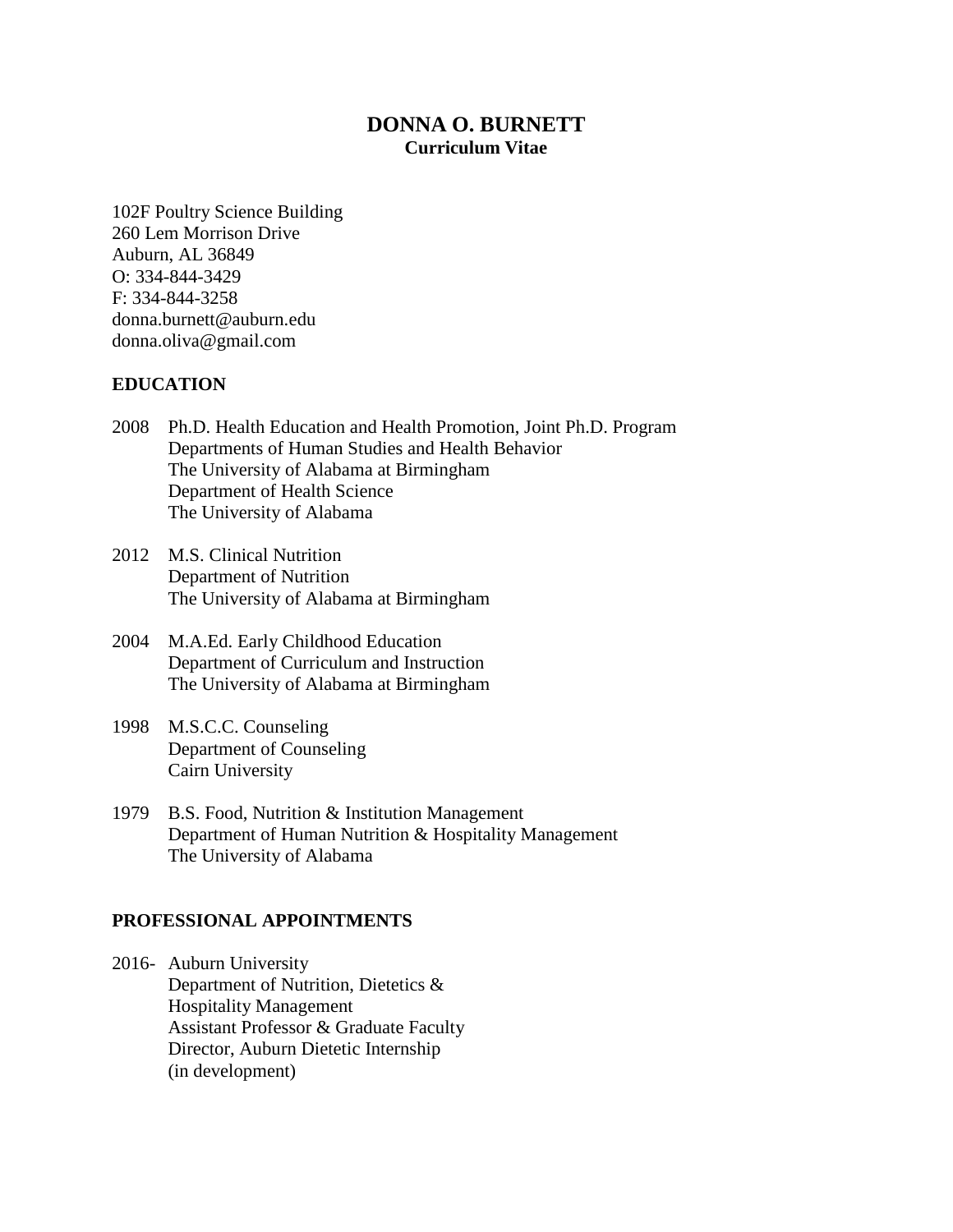- 2014- Georgia Southern University
- 2016 School of Health & Kinesiology Assistant Professor & Graduate Faculty Director, Georgia Southern Dietetic Internship Graduate Certificate Program
- 2012- Baylor University
- 2014 Department of Family & Consumer Sciences Assistant Professor & Graduate Faculty
- 2009- University of Montevallo
- 2012 Department of Family & Consumer Sciences Assistant Professor & Graduate Faculty Director, Didactic Program in Dietetics
- 2007- The University of Alabama at Birmingham
- 2009 Department of Anthropology Laboratory for Global Health Observation Program Manager & NASA Research Advisor

#### **PUBLICATIONS**

#### **Refereed Journal Articles/Abstracts**

- **Burnett, D. & Evans, R.** (accepted). Changes in factors influencing U.S. registered dietitians' intentions to make referrals for psychological factors related to food and weight concerns from 2008 to 2013. *Journal of the Academy of Nutrition and Dietetics.*
- **Burnett, D**. & Evans, R. (2015). Changes in factors influencing U.S. registered dietitians' intentions to evaluate psychological factors related to food and weight concerns from 2008 to 2013. *Journal of the Academy of Nutrition and Dietetics, September 2015 Supplement 2, 115*(0), A-61*.*
- Franks, B., **Burnett, D**., & Evans, R.R. (2012). Risk factors and prevention strategies for suicide among the elderly. *Alabama Counseling Association, 38(2),* 32-42.
- **Burnett, D. O.** (November 22, 2011). Use of satellite remote sensing for groundwater mapping in Haiti. *Earthzine.* Available online at: http://www.earthzine.org/2011/11/22/use-of-remotesensing-for-groundwater-mapping-in-haiti/
- Padgett-Vasquez, S., Olson, J., Huang, J., Campbell, K., Foreman, M., Whitley, C., Keyes, D., McManus, M., Luvall, J., & **Burnett, D**. (2011). Linking landscape changes with water quality changes in the Cahaba River through the use of NASA Earth Observing System. NASA technical paper: NASA.
- Evans, R.R., & **Burnett, D.O.** (2009). Nutrition and physical activity resources to promote health among youth. *Journal of Consumer Health on the Internet, 13*(3), 254-264.
- Evans, R.R., **Burnett, D. O.,** Kendrick, O.W., Macrina, D.M., Snyder, S.W., Roy, J.P.L., & Stephens, B.C. (2009). Developing valid and reliable online survey instruments using commercial software programs. *Journal of Consumer Health on the Internet, 13*(1)*,* 42*-52.*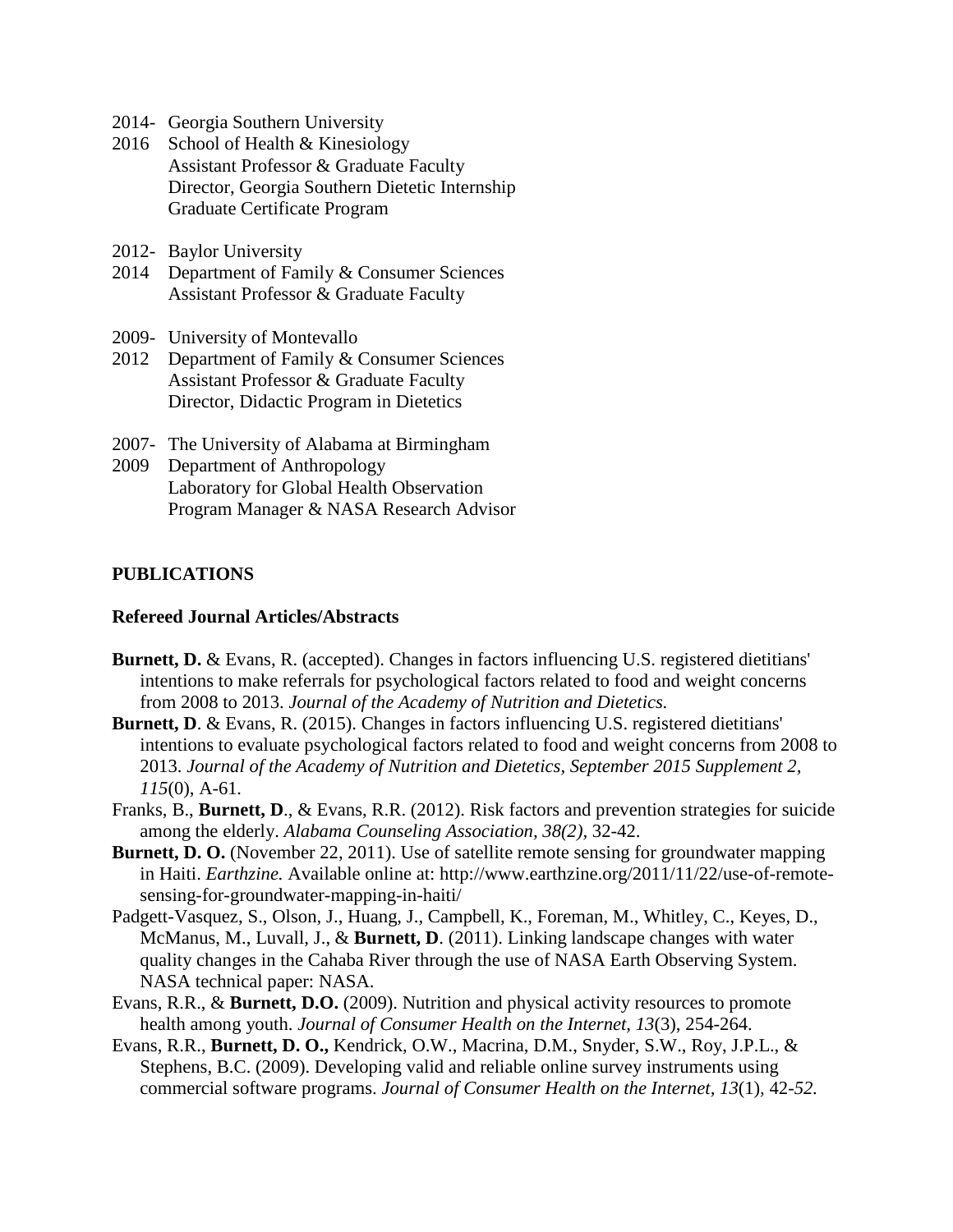- Evans, R., Roy, J., Geiger, B., Werner, K., & **Burnett, D.** (2008). Ecological strategies to promote healthy body image among children. *Journal of School Health*, *78*(7), 359-367.
- Fulmore, J., Werner, K., Powell, B.**,** & **Burnett, D.** (2005). Learning through service: Building a curriculum one lesson at a time. *The Health Education Monograph Series, 22*(2), 39-41.

#### **Manuscripts in Preparation**

- **Burnett, D.O**., & Evans, R.R. Changes in factors influencing U.S. registered dietitians' intentions to evaluate psychological factors related to food and weight concerns and make referrals from 2008 to 2013.
- **Burnett, D.O**., Evans, R.R. Why college students gain weight: A focus group study.

#### **Other Publications**

**Burnett, D.O.,** Evans, R.R., Geiger, B., Lee, L., Roy, J., & Stephens, B. (2012). Barriers to healthy weight: A guide to self-reflection. Available online at: http://www.healthysubtexts.org/publications.html.

#### **AWARDS AND HONORS**

- 2016 Nominee, Outstanding Advisor Award, Georgia Southern University
- 2012 Faculty mentor for Outstanding Research Project and Scholar of the Year in McNair program competition. Womack, J., Davis, J.K., & Burnett, D. "Spartan Fortitude: An Auto-ethnographical Account of Hunger and Stamina" University of Montevallo, AL
- 2011 Favorite Professor, Chi Omega Sorority, University of Montevallo
- 2010 Favorite Professor, Chi Omega Sorority, University of Montevallo
- 2009 Herbert M. Handley Outstanding Dissertation Award Competition Finalist: "Beliefs and Intentions of U.S. Dietitians Towards Evaluating Psychological Factors Related to Food and Weight Concerns of Weight Management Clients and Making Referrals," paper presented at the Mid-South Educational Research Association Annual Meeting, Statistics division. Baton Rouge, LA
- 2008 Vice President, Beta Chi Chapter, Eta Sigma Gamma
- 2008 Outstanding Health Education Doctoral Student, University-wide award, University of Alabama at Birmingham
- 2007 Human Studies Outstanding Health Education Doctoral Student, Department-wide award, University of Alabama at Birmingham

#### **RESEARCH PROJECTS/GRANT AWARDS**

2014 PI, "Why College Students Gain Weight" Baylor University collaboration (\$3K internal Undergraduate Research and Scholarly Activity grant award; focus group research being replicated 2015-2016 AY for comparison at UAB in the Department of Human Studies with Retta Evans, PI).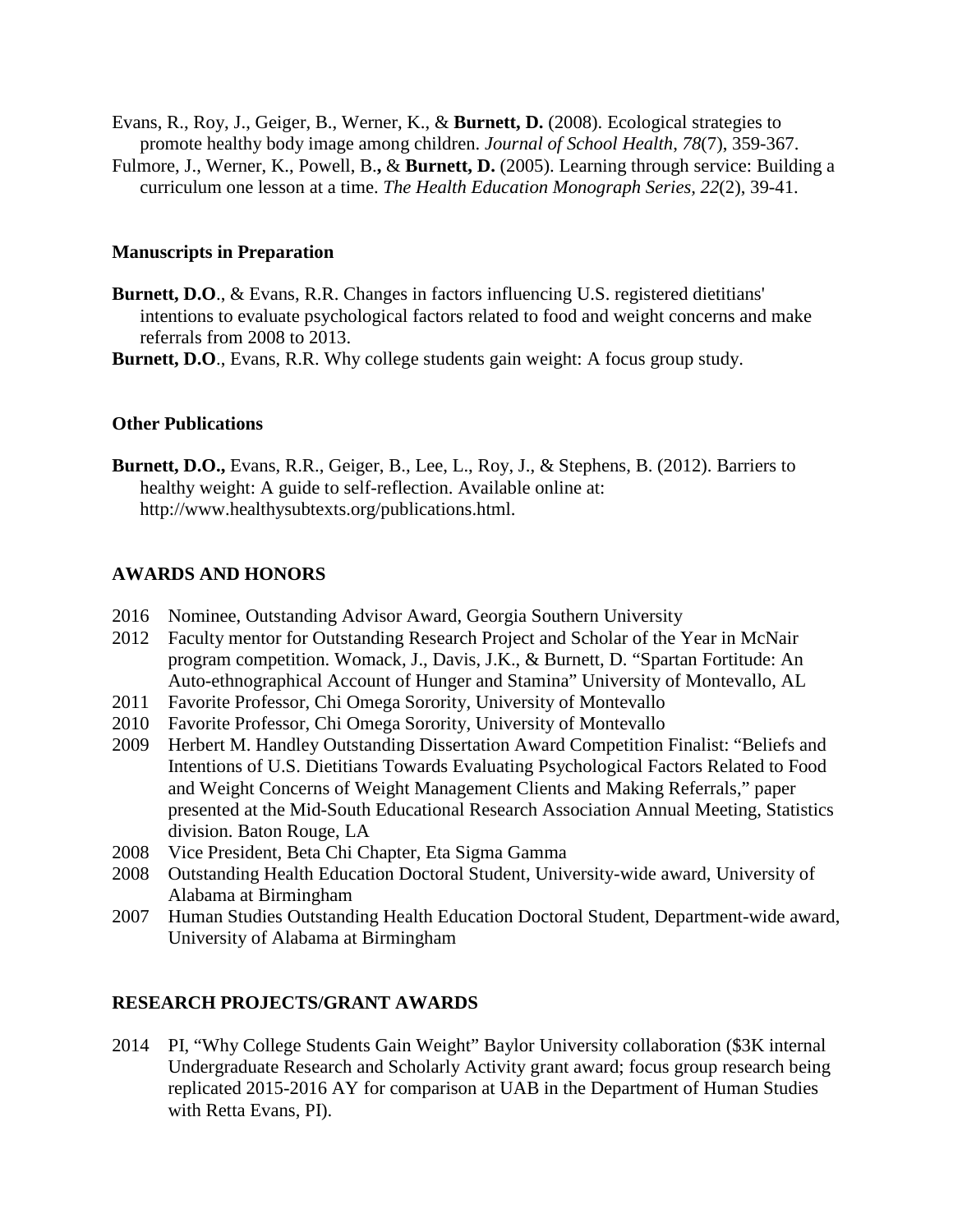- 2014 PI, "Beliefs and intentions of US dietitians towards evaluating psychological factors related to food and weight concerns and making referrals: 5-year follow-up" (\$3K internal funding).
- 2013 Baylor University Summer Faculty Institute (\$10K internal funding).
- 2012 PI, "Effects of completing an educational intervention for barrier weight on attrition rates for a 12-week behavioral weight management program" UAB collaboration.
- 2011 PI, "Tick-borne illness risk perception study" UAB DEVELOP project.
- 2010 PI, "Use of remote sensing as a decision-making aid in community-level water filtration system installations in Haiti" UAB Laboratory for Global Health Observation project.
- 2009 Co-I "Dance 4 Health" UAB collaboration (\$13K Coca-Cola grant).
- 2008 PI "Beliefs and intentions of US dietitians towards evaluating psychological factors related to food and weight concerns of weight management clients and making referrals" UAB dissertation research (\$750 State Farm mini-award).
- 2008 Consultant, "Camp TNT (Terrific New Technology)" in collaboration with UAB and United Cerebral Palsy (summer 2008).

# **CONFERENCE ACTIVITY/PARTICIPATION (REFEREED)**

- 2016 **Burnett, D.** & Evans, R. (accepted). Changes in factors influencing U.S. registered dietitians' intentions to make referrals for psychological factors related to food and weight concerns from 2008 to 2013. Academy of Nutrition and Dietetics Annual FNCE Conference. Poster Session. Boston, MA.
- 2016 **Burnett, D.** Self-directed behavior change for dietetic interns and students: It's not so easy, is it? Best Practices in Dietetic Education session for Area 3/4 NDEP Meeting, New Orleans, LA.
- 2016 **Burnett, D.** Development of an educational module to address barriers to weight management. Results of a pilot intervention. 7<sup>th</sup> Annual International Conference on the Health Risks of Youth program, Cancun, Mexico.
- 2015 **Burnett, D.** & Evans, R. Changes in factors influencing U.S. registered dietitians' intentions to evaluate psychological factors related to food and weight concerns from 2008 to 2013. Academy of Nutrition and Dietetics Annual FNCE Conference. Poster Session. Nashville, TN.
- 2015 **Burnett, D.** College weight gain: Are college students adequately prepared? Keynote speaker, Georgia Nutrition Council Annual Conference. Macon, GA.
- 2014 **Burnett, D.,** Mathisen, R., Evans, R., Trevino, B., Gallucci, A., Meyer, A., Hagood, R., Weems, S., & Umstattd, M. Perceptions of college students about college weight gain. 6th Annual International Conference on the Health Risks of Youth program, Santo Domingo, Dominican Republic. Other venues: Southern College Health Association (SCHA) program, Atlanta, GA; Texas Academy of Nutrition and Dietetics Annual FNCE conference, Corpus Christi, TX.
- 2014 **Burnett, D.** Beliefs and intentions of US Registered Dietitians toward evaluating psychological factors related to food and weight concerns and making referrals: 5-yr update. Texas Academy of Nutrition and Dietetics Annual FNCE Conference. Corpus Christi, TX.
- 2014 **Burnett, D.,** & Evans, R.R. Evaluating psychological factors related to food intake. Southern District AAHPERD program, Lexington, KY.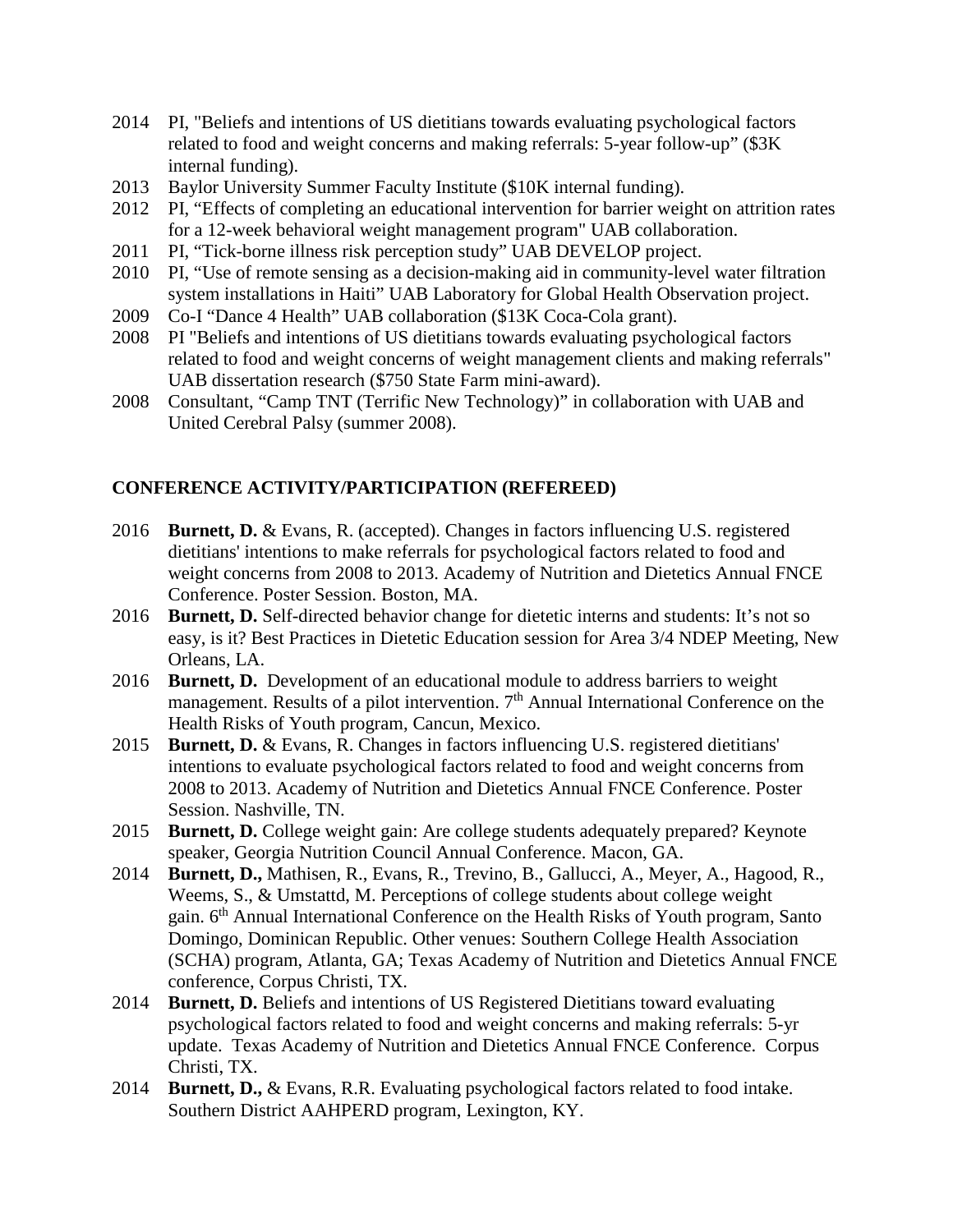- 2014 **Burnett, D.,** Evans, R.R., & Mathisen, R. Should competitive foods be sold in schools? 5<sup>th</sup> Annual International Conference on the Health Risks of Youth program, Nassau, Bahamas.
- 2013 **Burnett, D.**, & Evans, R.R. The "Freshman 15": Planning prevention strategies. AAHE/ AAHPERD Conference program, Charlotte, NC.
- 2013 **Burnett, D.**, Evans, R.R., & Mathisen, R. Stress & adolescent weight gain. 4<sup>th</sup> Annual International Conference on the Health Risks of Youth program, San Jose, Costa Rica.
- 2012 **Burnett, D**., Evans, R.R., & Mathisen, R. The "Freshman 15": Fact or fiction? Alabama State Association for Health, Physical Education, Recreation and Dance (ASAHPERD) program, Birmingham, AL.
- 2012 Evans, R.R., & **Burnett, D**. Influence of social identity on body image and satisfaction among college females. Alabama State Association for Health, Physical Education, Recreation and Dance (ASAHPERD) program, Birmingham, AL.
- 2012 Womack, J., Davis, J.K., & **Burnett, D**. Spartan fortitude: An auto-ethnographical account of hunger and stamina. SAEOPP McNair Research Conference program, Atlanta, GA. Other venue: McNair Scholar program, University of Montevallo, AL
- 2012 Evans, R.R., **Burnett, D.,** & Forbes, L.L. Avoidance coping and self-harm behavior in college students: Connections with suicide? Southern College Health Association program, Gainesville, FL.
- 2012 Evans, R., & **Burnett, D.** Exploring the connections between eating disorders, obesity and suicide. Southern District AAHPERD/FAHPERDS. Orlando, FL.
- 2012 **Burnett, D.,** Mathisen, R., & Evans, R. Adolescent suicide and obesity: Risk factors and prevention strategies. Third Annual International Conference on the Health Risks of Youth, San Juan, Puerto Rico.
- 2011 **Burnett, D.,** & Evans, R. Risk & coping for suicidality & self-mutilation. Alabama State Association for Health, Physical Education, Recreation and Dance (ASAHPERD) program, Birmingham, AL.
- 2011 Bell, D., Bloom, L., Mathisen, R., Evans, R., & **Burnett, D.** Teen suicide and obesity: Making connections across the curriculum. ASAHPERD program, Birmingham, AL.
- 2011 **Burnett, D.**, Evans, R., & Westbrook, L. Adding an evaluation for barrier weight to weight management programming. American Affiliation for Health, Physical Education, Recreation and Dance (AAHPERD) program, San Diego, CA.
- 2011 Evans, R., & **Burnett, D.** The association between child sexual abuse (CSA) and obesity: Research  $\&$  implications for at-risk youth.  $2<sup>nd</sup>$  Annual International Conference on the Health Risks of Youth, Cancun, Mexico. Other venues: AAHPERD program, San Diego, CA; Southern College Health Association program, Athens, GA.
- 2011 Blaudeau, T.E., Retta, R.R., & **Burnett, D**. Using alternative forms of movement to engage and inspire at risk African American youth to adopt healthier habits. 2<sup>nd</sup> Annual International Conference on the Health Risks of Youth, Cancun, Mexico.
- 2010 Roy, J.L.P., Geiger, B.F., **Burnett, D**., & Wingo, B. Strategies for overcoming barriers to exercise in sedentary adults. ASAHPERD program, Birmingham, AL.
- 2010 Padgett-Vasquez, S., Whitley, C., & **Burnett, D.** Prevention of tick-borne illness in at risk groups in Alabama. ASAHPERD program, Birmingham, AL.
- 2010 Stephens, B. C., **Burnett, D.**, Evans, R., & Roy, J. Child sexual abuse and weight management issues: Understanding the connection and how counselors can help. Kentucky Mental Health Counselors Association program, Somerset, KY. Other venues: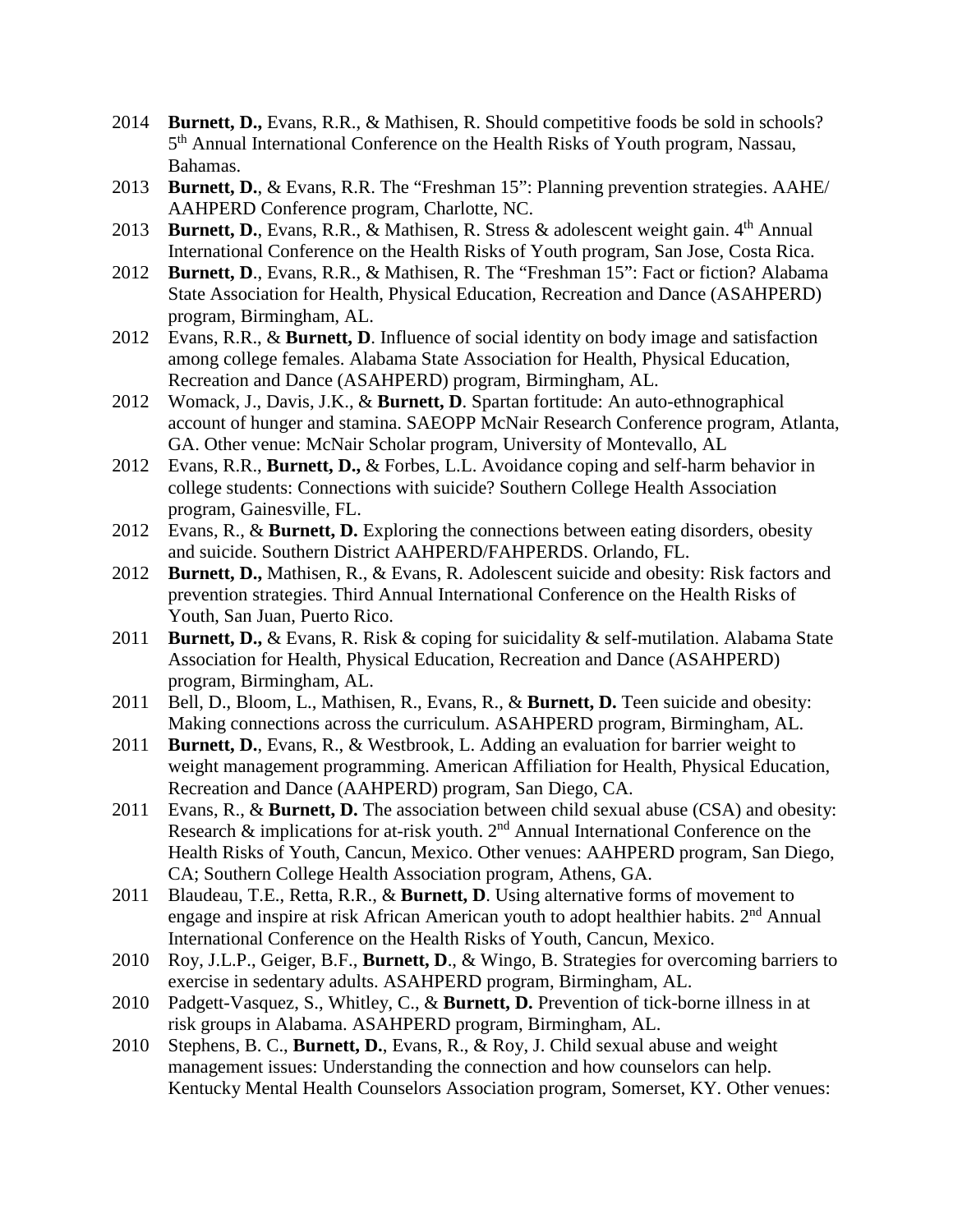Southern District AAHPERD program, Myrtle Beach, VA; ALAFCS program, Florence, AL.

- 2010 **Burnett, D**., Evans, R., & Westbrook, L. Development of an educational intervention for barrier weight in a 12-week behavioral weight management program. ASAHPERD program, Gulf Shores, AL.
- 2010 Evans, R., & **Burnett, D.** Promoting youth health through the use of nutrition and physical activity Web resources. ASAHPERD program, Gulf Shores, AL.
- 2009 **Burnett, D.O.,** & Gathings, D. Using satellite technology & GIS in responding to the health needs of tornado victims. ASAHPERD program, Birmingham, AL; Other venues: (2008, April). UAB Graduate Research Days, Birmingham, AL.
- 2009 **Burnett, D.,** Evans, R.R., Kendrick, O.W., Macrina, Roy, J.L.P., D.M., Snyder, S.W., Stephens, B.C. Beliefs and intentions of U.S. registered dietitians toward evaluating psychological factors in weight management clients and making referrals. Mid South Educational Research Association program, Baton Rouge, LA. Other venues: ASAHPERD program, Birmingham, AL; Alabama Dietetic Association Annual Meeting poster session, Mobile, AL; Southeast Chapter of American College of Sports Medicine Meeting poster session, incl. Blaudeau, T.E., & Hunter, G.R., Birmingham, AL.
- 2009 Renneboog, N., Capilouto, E., Firsing III, S.L., Levy, K., McAllister, M., Roa, K., Setia, S., Xie, L., Luvall, J., & **Burnett, D**. Spatial analysis of environmental factors related to Lyme disease in Alabama by means of NASA Earth Observation Systems. UAB Summer Research Expo poster session (2nd place, research competition), Birmingham, AL.
- 2009 Stephens, B., Evans, R., & Roy, J., & **Burnett, D.** Counselor roles in a multidisciplinary approach to weight management for survivors of sexual abuse. Kentucky Counseling Association–52nd Annual Conference, Louisville, KY; Other venues: Birmingham District Dietetics Association program, Birmingham, AL.
- 2009 Evans, R.R., **Burnett, D.O.,** Geiger, B.F., Kendrick, O.W., Roy, J.P. & Stephens, B.D. Referring students with disordered eating behavior: What health educators can learn through survey research. ASAHPERD program, Orange Beach, AL.
- 2008 Lein, D., Kitchin, B., **Burnett, D.,** & Geiger, B. Do pedometers motivate healthy adults to increase physical activity?: A meta-evaluation of pedometer-based interventions. SOPHE poster session, San Diego, CA; Other venues: ASAHPERD Program, Gulf Shores, AL.
- 2007 **Burnett, D**., Evans, R., Roy, J., & Stephens, B. Stress and obesity: Revisiting the cortisol connection. ASAHPERD program, Birmingham, AL; Other venues: (2008, April) AAPHERD program, Fort Worth, TX.
- 2007 Powell, B., **Burnett, D.**, Roberson, T., et al. Matching Eta Sigma Gamma Health Honorary activities to health education competencies. ASAHPERD program, Birmingham, AL.
- 2007 **Burnett, D.**, Evans, R., Roy, J. & Stephens, B. A multidisciplinary approach to weight management: A proposed model targeting survivors of sexual abuse and other adverse childhood experiences. AAHPERD program, Baltimore, MD; Other venues: Southern District AAHPERD program, Chattanooga, TN; HE mid-year program, in partnership with CDC and NAHEC, Atlanta, GA; Alabama State Nursing Association (ASNA) program, Birmingham, AL; Alabama Counseling Association program, Huntsville, AL.
- 2006 Evans, R., Roy, J., Geiger, B. F., Werner, K. & **Burnett, D.** Environmental strategies to assist students with healthy body image. ASAHPERD program, Birmingham, AL.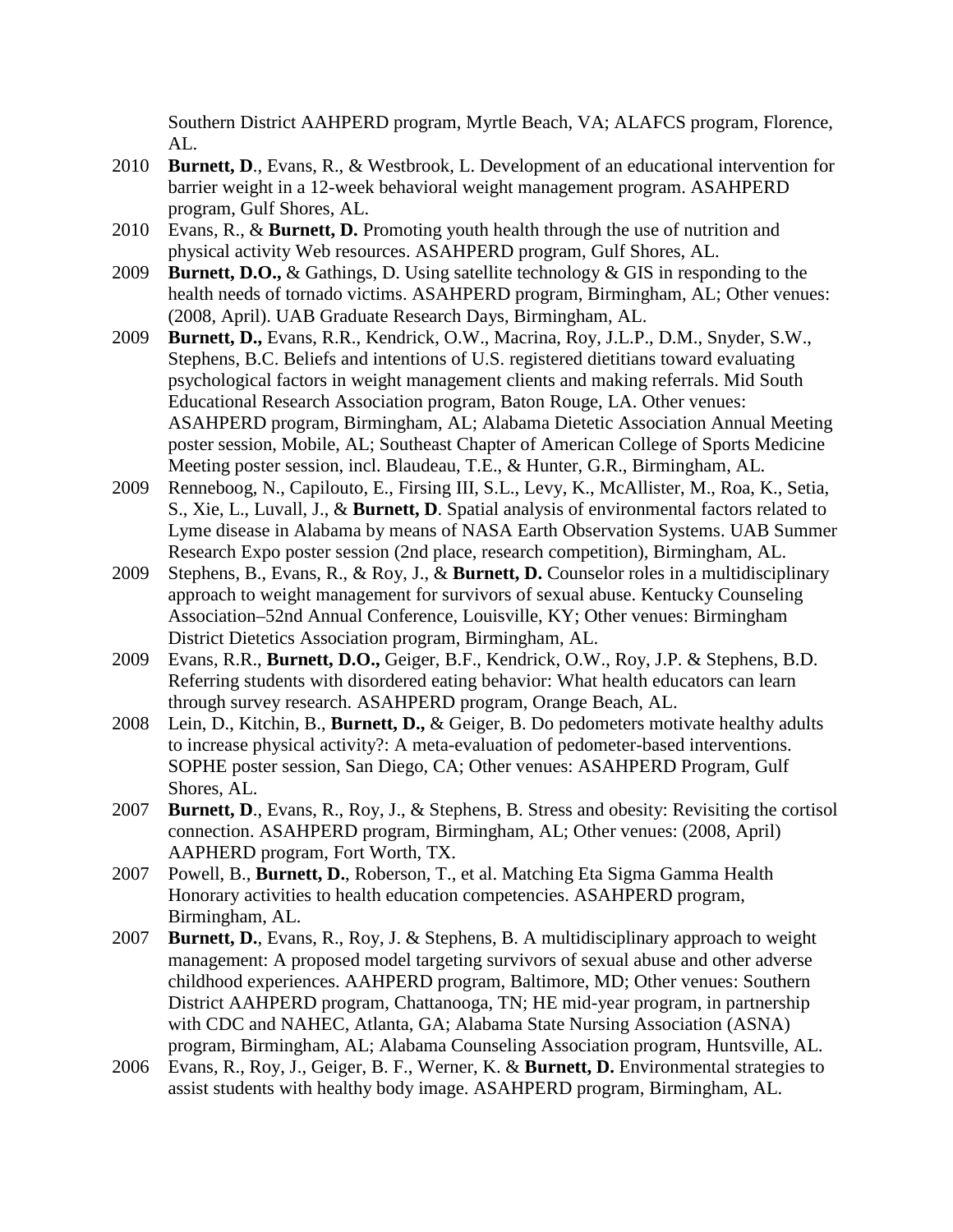- 2006 **Burnett, D.**, Evans, R., Stephens, B., & Roy, J. Child sexual abuse and obesity: Making the connection. ASAHPERD program, Birmingham, AL; Other venues: ASAHPERD program, Gulf Shores, AL.
- 2006 Petri, C., Fulmore, J., Werner, K., Dailey, J., Powell, B., & **Burnett, D.** Reactivation of an Eta Sigma Gamma chapter. AAHE Strategies poster session, Salt Lake City, UT.
- 2005 **Burnett, D.,** Fulmore, J., Ahmad, W., Powell, B., Werner, K., Geiger, B. F. & Mitchell, J. Caring for dehydrated children. AAHE Strategies poster session, Chicago, IL.
- 2005 Geiger, B. F., Werner, K., **Burnett, D.**, & Dailey, J. Smoke screeners, an educational program to help young people decode smoking in the movies. ASAHPERD program, Gulf Shores, AL.
- 2004 Geiger, B. F., Werner, K., Fulmore, J., Ahmad, W., **Burnett, D.**, Powell, B., & Mitchell, J. A partnership for health education to prevent waterborne disease in developing nations. ASAHPERD program, Birmingham, AL.

# **CAMPUS TALKS**

- 2014 Developing a Valid and Reliable Survey Instrument. Georgia Southern University School of Health & Kinesiology, Statesboro, GA.
- 2013 Use of Remote Sensing for Groundwater Mapping in Haiti. Baylor University campuswide seminar, Waco, TX.
- 2010 Use of Remote Sensing as a Decision-making Aid in Community-level Water Filtration System Installations in Haiti. NASA Marshall Air Force Base, Huntsville, AL.
- 2009 Applications for Remote Sensing and GIS in Public Health and Preparedness. UAB Sparkman Center for Global Health, Birmingham, AL.

## **TEACHING EXPERIENCE**

#### **Georgia Southern University**

Graduate: Public Health and Community Nutrition (fall 2014; spring 2016) Health Behavior in Nutrition (spring 2015; spring 2016; online) Applied Medical Nutrition Therapy (spring 2015; fall 2015)

## **Baylor University**

Graduate: Research Methods in Nutrition Sciences (spring 2013; fall 2013) Nutrition in Public Health (spring 2013; spring 2014) Introduction to Food Science labs (spring 2014) Food Service Production (cross-listed with undergraduate level; fall 2012; fall 2013)

Undergraduate: Advanced nutrition (spring 2013) Nutrition (fall 2012)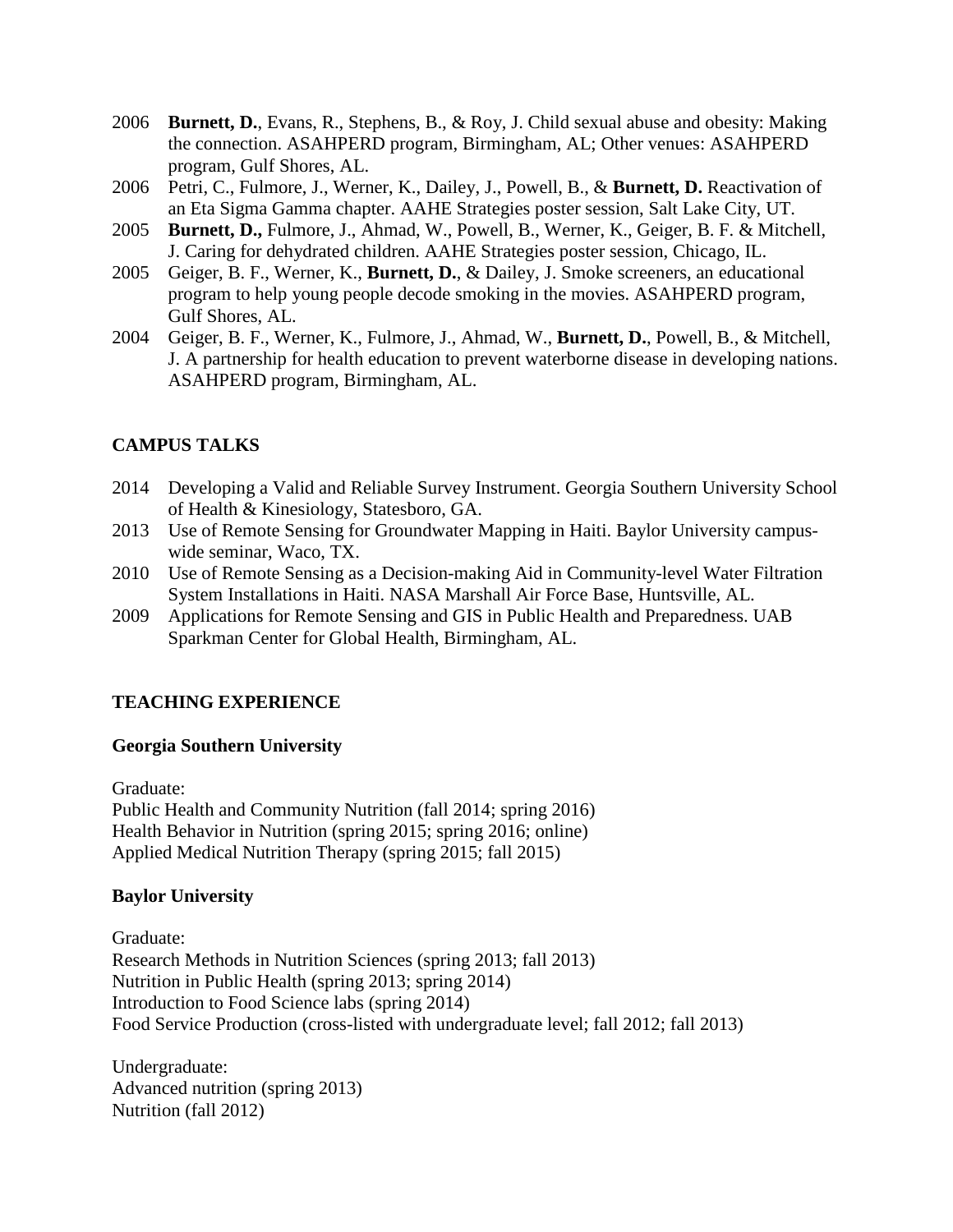### **University of Montevallo**

Graduate:

Food Science for Educators (cross-listed with Introduction to Food Science & Preparation; fall 2009; spring 2010; summer 2010; fall 2010; spring 2011; summer 2011; fall 2011; spring 2012; fall 2012)

Undergraduate: Introduction to Dietetics (fall 2009; fall 2010; fall 2011) Seminar in Dietetics (spring 2010; spring 2011; spring 2012) Nutrition Care Process I (fall 2009; fall 2010; fall 2011) Nutrition Care Process II (spring 2010; spring 2011; spring 2012) Applied Research in Food Science (spring 2010; spring 2012) Food Service Systems Management (spring 2011) Metabolism I (fall 2009) Metabolism II (spring 2010) Health & Wellness (spring 2011)

### **The University of Alabama at Birmingham**

Undergraduate: Personal Health - Online (fall 2010; spring 2011; spring 2012) Quality of Life - Online (fall 2011) Personal Health (spring 2009)

## **DEPARTMENTAL SERVICE**

- 2014- Georgia Southern University: Dietetic internship director; graduate program coordinator, serve on committee; ACEND accreditation committee (self-study), lead; Board of Regents comprehensive program review (self-study); thesis committee.
- 2012-2014 Baylor University: Faculty search committee (2012, 2013); department chair search committee (2013); ACEND accreditation committee (2013-2014); thesis committee chair (2013-2014).
- 2009-2012 University of Montevallo; Didactic Program in Dietetics (DPD) director; ACEND accreditation committee, lead (self-study); Organized and maintained the FCS participation in providing food to low-income children on weekends through the Backpack Buddy Club through the efforts of the Student Dietetic Association on a weekly basis during the academic year (2010-2012).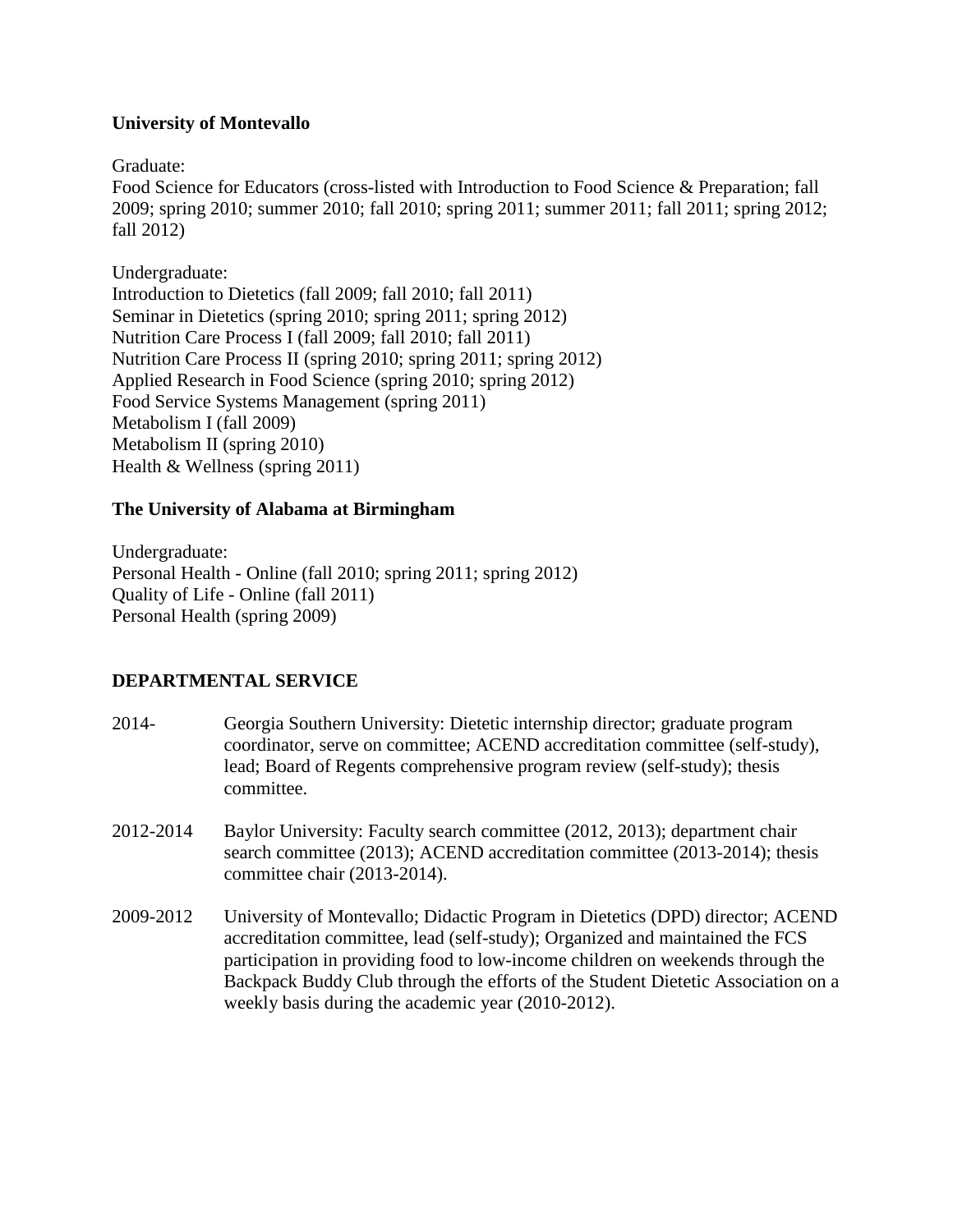### **SERVICE TO THE PROFESSION**

- 2004-2013 American Association for Health Education; Membership committee (2008-2010; committee disbanded; organization disbanded)
- 2004-2013 Living Waters for the World**,** Nashville, TN; Development committee (2011- 2013); Education committee (2004-2010).
- 2004-2009 Eta Sigma Gamma National Health Education Honorary: UAB Beta Chi Chapter; Vice-president (2007-2008; 2008-2009); Service chair (2005-2007); chapter reactivation committee (2004-2005).

## **EXTRACURRICULAR UNIVERSITY SERVICE**

| 2012-2013 | Student Nutrition Association, Advisor. Baylor University       |
|-----------|-----------------------------------------------------------------|
| 2009-2012 | Student Dietetic Association, Advisor. University of Montevallo |

# **COMMUNITY OUTREACH**

| 1993-     | Nutrition & Health Ministries (healthy subtexts.org). Registered dietitian & |
|-----------|------------------------------------------------------------------------------|
|           | founder. Community faith-based service ministry.                             |
| 2013-2014 | Salvation Army, Waco, TX; Registered dietitian consultant.                   |
| 2004-2007 | First Presbyterian Church Child Development Center, Birmingham, AL;          |
|           | registered dietitian consultant for child development center.                |
| 1994-2000 | Girl Scouts of the USA, Alabaster, AL (1994-2000); Leader/Assistant leader.  |

## **RELATED PROFESIONAL CERTIFICATIONS/SKILLS**

Registered Dietitian (1979- ) ServSafe certified instructor/proctor Professional preparation in K-6 education Trained in GIS and remote sensing analysis Graduate Certificate: Advanced Counseling Certificate (Seattle School of Psychology and Theology)

## **NON-ACADEMIC WORK**

- 2008-2010 The University of Alabama at Birmingham Department of Nutrition Sciences Consultant (Osteoporosis Clinic) Registered, Licensed Dietitian
- 1984-1999 Morrison Health Care Southeast Region Registered, Licensed Dietitian